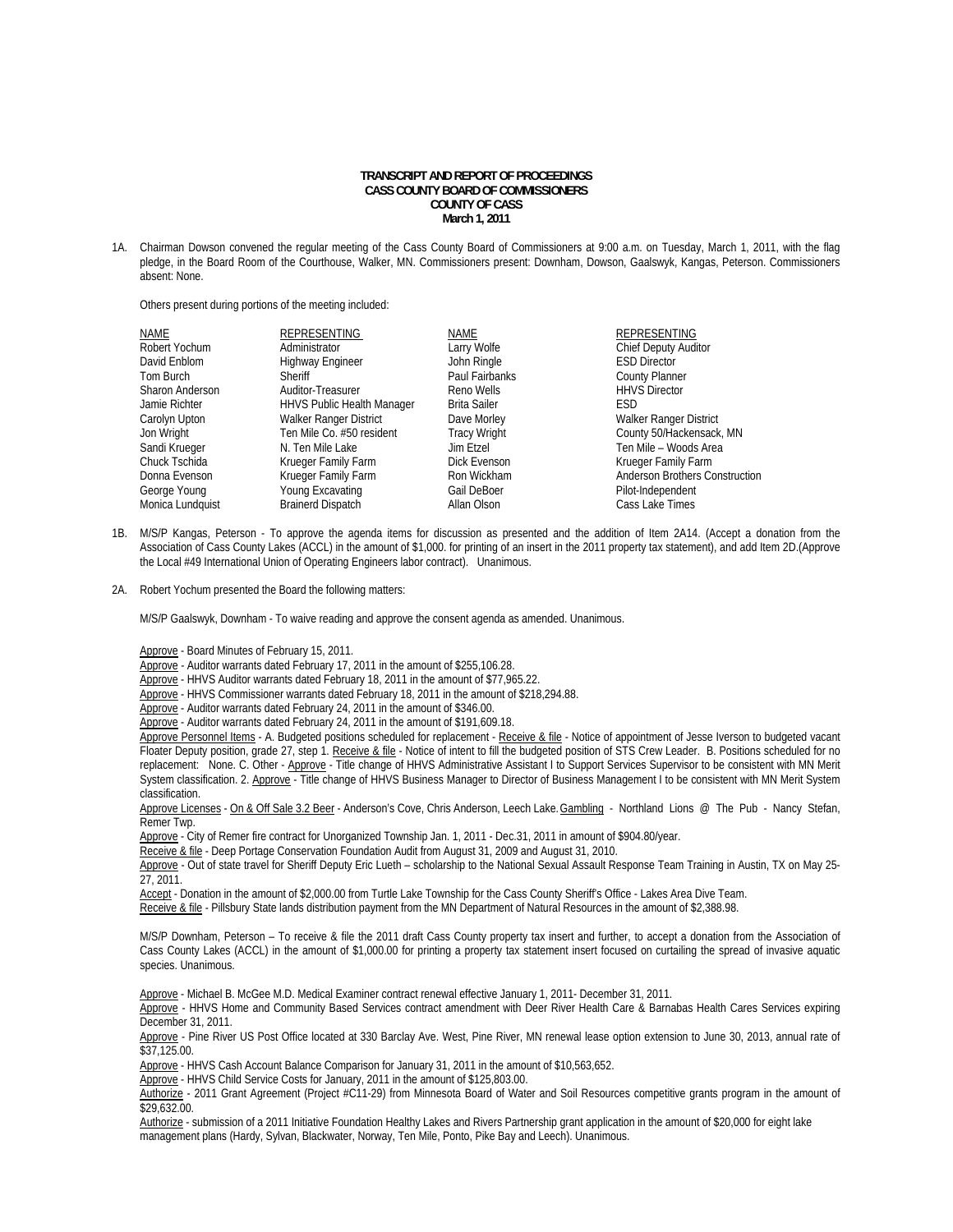Approve - Assessor's Office Abatements - Gerald Bisbey -Ponto Lake, Homestead 2010/2011; Toni Morrison – Shingobee, Cancel PP Lease 2010/2011; Toni Morrison – Shingobee, Cancel PP Lease 2009/2010; Lucille Fisher - Birch Lake, Cancel PPMH 2006/2006. Approve - Resolution No. 16-11 Sheriff's Office 2011 Boat and Water Safety Grant (#B52681) in the amount of \$57,540.00.

 Commissioner Gaalswyk offered Resolution No. 16-11 and moved its adoption; Commissioner Downham seconded: BE IT RESOLVED that the Cass County Board of Commissioners hereby approves the 2011 Annual County Boat and Water Safety Agreement (#B52681) for \$57,540.00 with the State Department of Natural Resources, and authorizes signature of the Chairman, Administrator, and Sheriff to execute the Agreement.

Resolution No.16-11 was adopted by majority vote: Ayes: Downham, Dowson, Gaalswyk, Kangas, Peterson. Nays: None.

Approve - DataMaster DMT-G breath tester lend/lease Agreement (#BCA-DMT-0022), and authorize Board Chair & Sheriff to execute agreement. Approve - Change Order #1 for Deep Portage Learning Center to KMI Mechanical in the deduct amount of \$7,247.00. Approve - Pay request No. 2 for Cass County Energy Upgrade Project to Honeywell in the amount of \$99,132.50.

2B. County Administrator Robert Yochum summarized the Personnel Committee of the Board meeting of February 15, 2011. Discussion items included changes in the Cass County Highway Department staffing plan and the Teamsters Local #320 Assistant Attorney Unit negotiations. Mr. Yochum presented a memorandum dated February 2, 2011 from Cass County Highway Engineer David Enblom requesting: placement of three employee's to the budgeted position of Engineering Technician I, and permission to fill a budgeted Equipment Operator position vacant since 2009 in the Hackensack, Walker, & Cass Lake maintenance district. The Highway Department also plans Accounting and Office Support cross training that would reduce staffing by 1 by 2013 with occasional backfill assistance from Courthouse staff.

M/S/P Downham, Peterson – To approve the Personnel Committee of the Board recommendations: placement of Tim Anderson to the budgeted position of Engineering Technician I grade 24 step 9, effective March 7, 2011; placement of Tom Boege to the budgeted position of Engineering Technician I grade 24 step 7 effective March 07, 2011; adding bridge construction inspection duties to the Engineering Technician I job description (eliminate the Bridge/Sign Technician position) and placement of Mike Bolin to the budgeted position of Engineering Technician I grade 24 step 9, effective March 07, 2011; to authorize filling the budgeted Equipment Operator position (vacant since 2009) in the Hackensack, Walker, & Cass Lake maintenance district. Unanimous.

 Mr. Yochum presented a tentative agreement with Teamsters Local #320 Assistant County Attorney Unit with the same duration and economic terms as previously approved for the AFSCME Units and the Teamsters Dispatch/Records Unit.

 M/S/P Gaalswyk, Downham – To approve the agreement as presented and authorize execution of a collective bargaining contract for calendar years 2011 and 2012 with the Teamsters Local #320 Assistant County Attorney Unit upon Union membership approval. Unanimous.

2C. Administrator Yochum reported that the Teamsters Local 320 Deputy/Jail Unit membership approved a tentative agreement February 18, 2011 (same duration and economic terms as all other agreements to date). Mr. Yochum presented the tentative agreement and noted an amendment to the grievance procedure.

 M/S/P Kangas, Peterson – To approve the agreement as presented and authorize execution of a collective bargaining contract for calendar years 2011 and 2012 with the Teamsters Local # 320 Sheriff Patrol/Jail Unit. Unanimous.

2D. Administrator Yochum reported that the Local #49 International Union of Operating Engineers Highway Unit membership approved a tentative agreement February 28, 2011 (same duration and economic terms as all other agreements to date). Mr. Yochum presented the tentative agreement and noted an amendment to the definition of overtime (similar to other non-exempt units - compensated hours in excess of the normal or adjusted work week).

 M/S/P Peterson, Downham – To approve the agreement as presented and authorize execution of a collective bargaining contract for calendar years 2011 and 2012 with Local #49 International Union of Operating Engineers Highway Unit. Unanimous.

3A. USFS Walker District Ranger Carolyn Upton explained the Chippewa National Forest Resource Advisory Committee (RAC) request for proposal process. The USFS has invited proposals from the public regarding the investment of approximately \$800,000 of funds authorized by the Secure Rural Schools Act of 2008. Projects must benefit National Forest lands in Beltrami, Cass and Itasca Counties, and meet the criteria for activities that improve natural resources. Chief Financial Officer Larry Wolfe gave an overview of the history of the Federal Secure Rural Schools Act.

County Highway Engineer David Enblom described a potential project that would reconstruct County Road 161 near Pug Hold Lake (Thunder Lake Township) to reduce sediments from entering Pug Hold Lake. Mr. Enblom added that the cost estimate for this project is \$150,000.

Engineer Enblom described a potential project that would replace the CSAH 8/Boy River Bridge (Gould Township), and provide a pedestrian/trail addition to facilitate safe use for pedestrians. Other recreation activities such as fishing, nature watching, and multi-use trail activities would benefit. Mr. Enblom added that the estimated project cost is \$650,000.00 and that Cass County would seek 50% of the project cost from the RAC and the remainder would be paid for by Cass County utilizing State Aid construction funds and a possible contribution by the Leech Lake Band of Ojibwe.

M/S/P Downham, Gaalswyk – To approve the submission of RAC applications for the County Road 161/Pug Hole Lake erosion water quality project and the CSAH 8/Boy River Bridge replacement project including a pedestrian/trail feature. Unanimous.

4A. Resident Sandi Krueger read a statement dated March 1, 2011 regarding a gravel pit leased by Anderson Brothers Construction at the Krueger Gravel Pit located between North Ten Mile Lake, Portage Lake, and the Land O Lakes Girls Scout Camp. Ms. Krueger explained that residents endure noise, pollution, and traffic safety hazards due to gravel pit operations.

County Planner Paul Fairbanks reported that pursuant to an earlier Board referral (July 6, 2010) the Planning Commission is reviewing regulations related to the operating hours of gravel pits. Mr. Fairbanks added that the Planning Commission proposed amendments to the 2005-01 Land Use Ordinance (Section 1107 .1 Permitting of Existing Commercial Extractive Uses – C. Hours of Operation) are scheduled for 1st reading in April 2011.